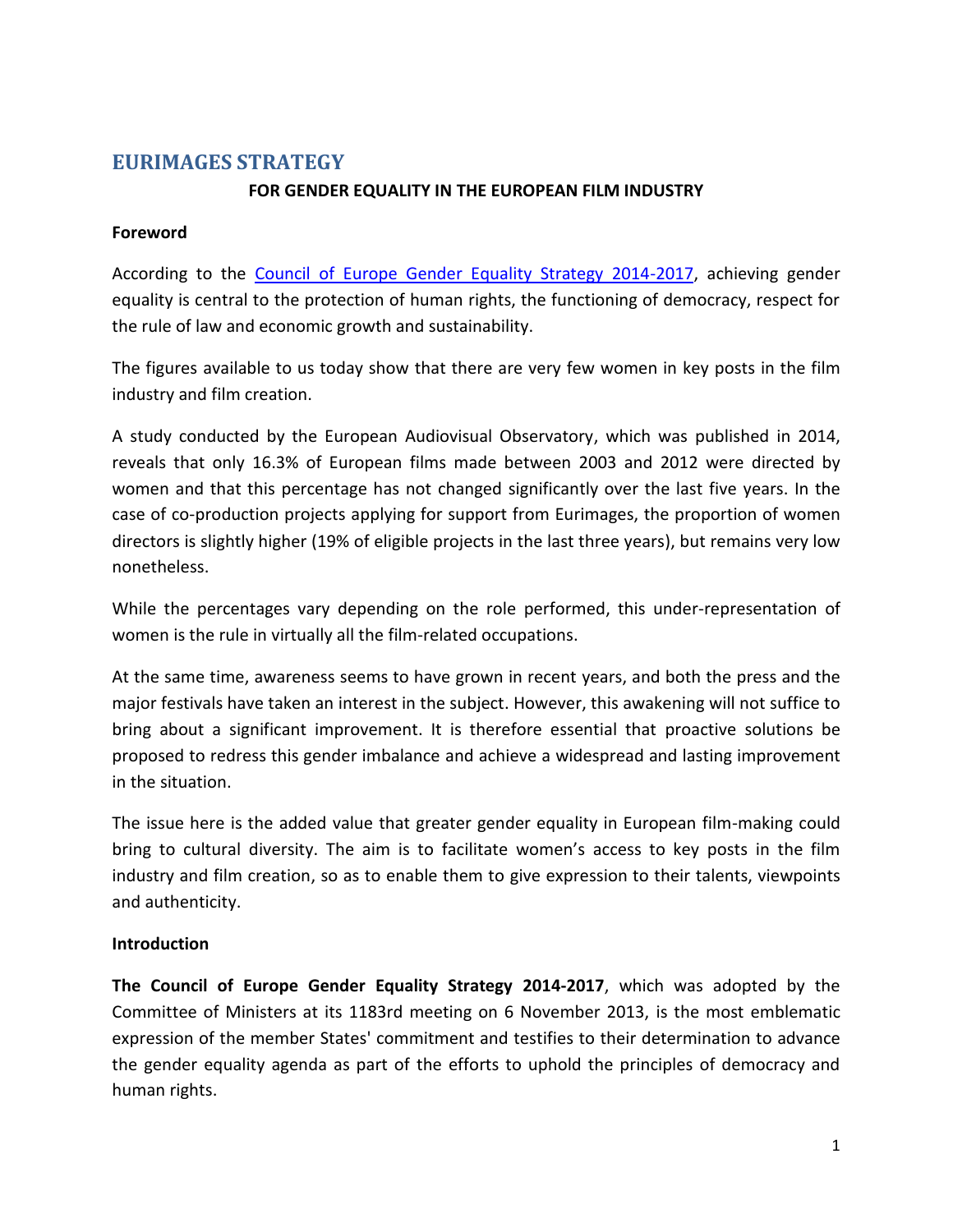The strategy's overall goal is to achieve the advancement and participation of women and bring about real gender equality in Council of Europe member States through activities based on five strategic objectives:

- 1. combating gender stereotypes and sexism;
- 2. preventing and combating violence against women;
- 3. guaranteeing women's equal access to justice;
- 4. achieving the balanced participation of women and men in political and public decisionmaking;
- 5. achieving gender mainstreaming in all policies and measures.

The action being taken by Eurimages is directly in line with this last objective of "achieving gender mainstreaming in all policies and measures", which specifically concerns Partial Agreements. However, film is a powerful tool that can also be used to combat gender stereotypes and sexism and to prevent and combat violence against women.

### **I – Strategy**

With this strategy, Eurimages undertakes to incorporate, or reinforce, the gender equality perspective in all its policies and measures.

The Eurimages strategy is based on:

- the experience gained, studies produced and data collection system implemented (Appendix 1) by Eurimages,
- the conclusions of the conference held in Sarajevo on 14 August 2015,
- co-operation with the Council of Europe and its Gender Equality Commission,
- co-operation with professional and institutional bodies and NGOs working in this area.

It sets out Eurimages' aims and priorities for the promotion of gender equality in European cinema and specifies the working methods and principal partners as well as the measures needed to ensure visibility in terms of results.

It has a dual purpose: taking action within Eurimages and encouraging the relevant national bodies to do likewise. It also aims to involve and mobilise civil society organisations active in the film sector, building on their experience and knowledge. Lastly, it seeks to lay the foundations for fruitful co-operation with all the stakeholders, institutions, NGOs and other associations working to bring about gender equality.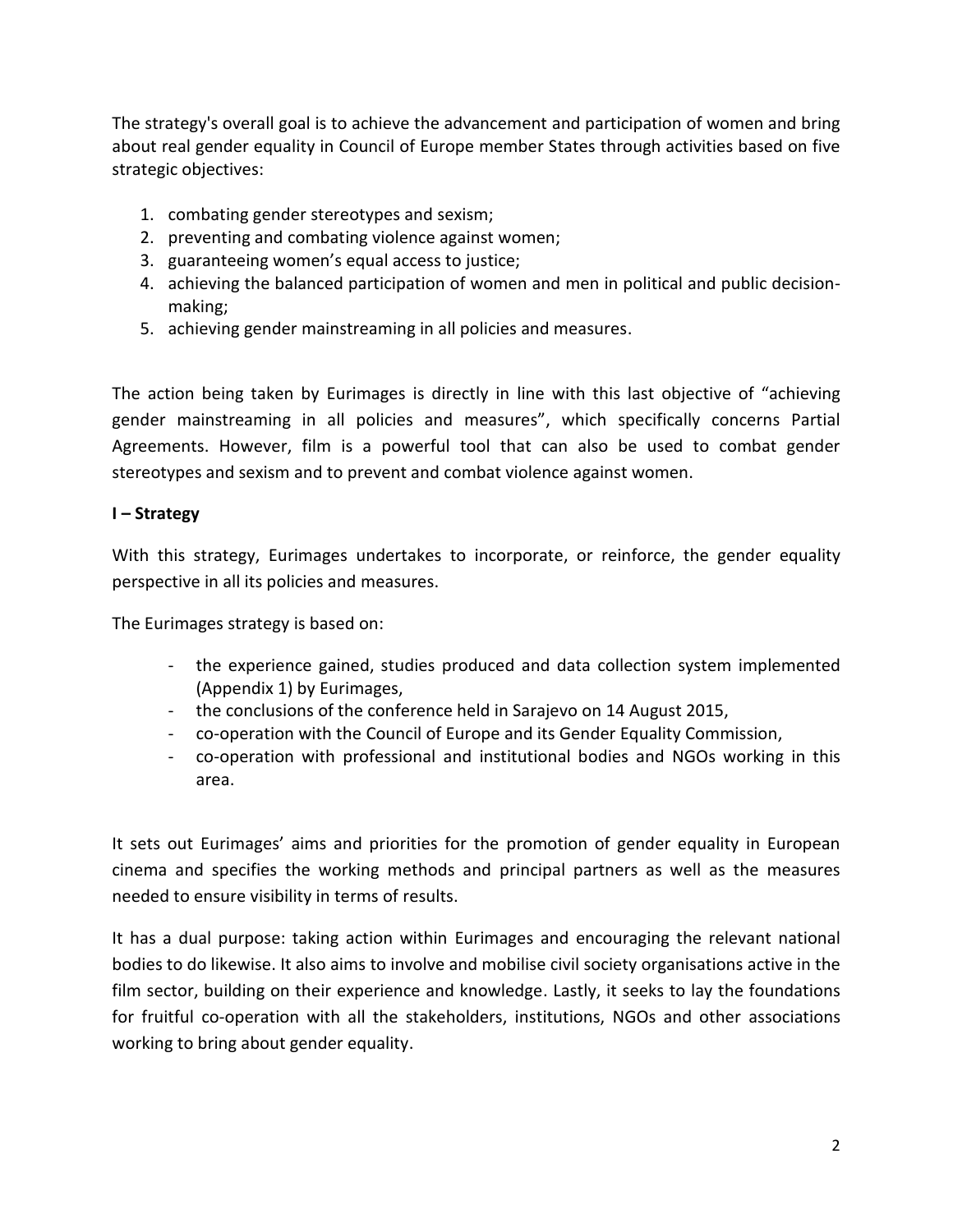It proposes specific action in critical areas, key measures aimed at promoting change and making progress. These are set out in a two-year **action plan** (for the period 2016/2017, see **Appendix 2**).

The strategy also determines the methods for monitoring and assessing the process, in order to measure progress achieved, based on a **list of indicators,** as shown in **Appendix 1**.

### **II – Strategic goal and objectives**

### *General goal*

The strategy's overall goal is to reduce gender inequality in the film industry and film creation and to promote the role of women before and behind the camera. To achieve this goal, Eurimages will endeavour in particular to:

- assess gender gaps and analyse the causes of and factors behind the marginalisation of women in film-related occupations;
- develop and apply appropriate measures to alert the authorities concerned to the need to improve the gender balance in key posts in the profession;
- raise film-makers' awareness of the issue of the portrayal of women on screen;
- foster greater prominence and more recognition for works by women;
- closely monitor equality measures introduced in member states to promote the advancement of women in the film industry, assess progress made and communicate and disseminate good practices

The measures to be taken and actions to be implemented will be based on the following three strategic objectives.

## *1) Mainstream a gender equality approach in all policies and measures*

This mainstreaming approach involves taking account of the "gender" dimension in all processes, including financial processes. Eurimages will carry out an assessment of its processes with the aim of incorporating the gender equality perspective in all areas and at all levels.

Eurimages will in particular seek to improve gender equality in the allocation of support and will set up a system for monitoring and assessing the amounts granted to co-production projects.

Eurimages will also help to promote this gender mainstreaming approach among the Fund's member States by ensuring the visibility of its actions and strategy, gathering and distributing information on developments in the situation in Europe and communicating and disseminating good practices.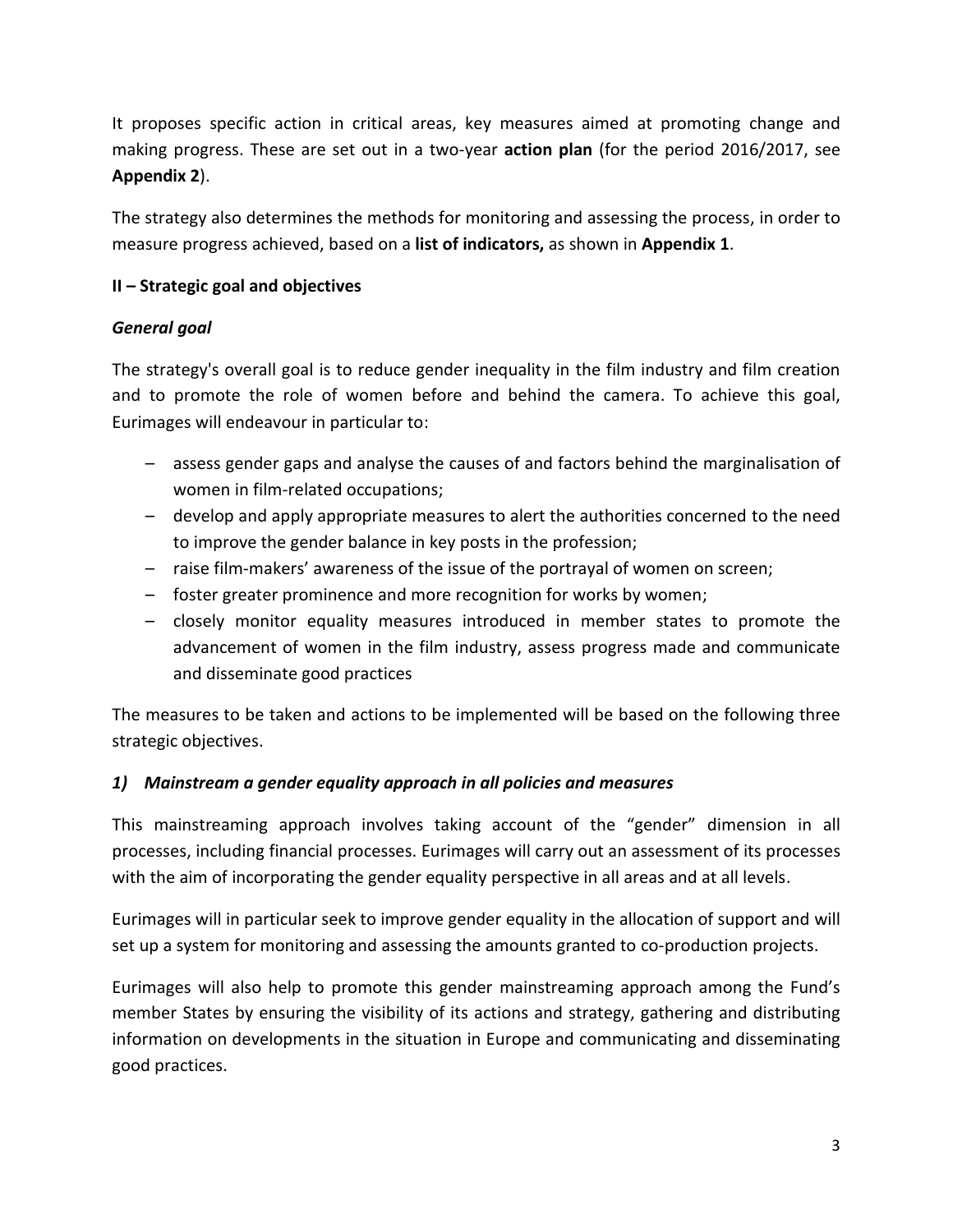#### *2) Combat gender stereotypes and sexism*

 $\overline{a}$ 

Stereotypes are preconceived ideas that arbitrarily assign women and men specific roles determined and limited by their gender. Stereotypes can impede the development of the natural talents and abilities of girls and boys.

Recent studies, especially those carried out by the Geena Davis Institute and Vivendi,  $1$  condemn the existence of numerous stereotypes in the way women are portrayed in films: *"in artistic content, women are too often presented as objects of male desire above everything else. Therefore the image of women is degraded and even sometimes degrading […]. (A)s artists, women seem stuck in specific roles; muses or performers. They are not the ones who create but always exist thanks to a male creator …".*

These studies also condemn the potentially harmful consequences of this image of women, since the cinema has a powerful influence in generating and perpetuating unconscious prejudices.

Eurimages will endeavour to make film-makers aware of this problem and will envisage concrete measures that make it possible to promote a non-stereotyped image of men and women. Eurimages will also endeavour to highlight women's successes.

For the implementation of these actions, Eurimages will be able to rely on the work carried out by the Council of Europe's Gender Equality Commission (GEC) and use the tools developed by the GEC for these matters.

<sup>1</sup> *Study by the Geena Davis Institute on female characters in 120 popular international films across 11 countries.* This study reveals deep-seated discrimination, omnipresent clichés and stereotypes with regard to women and girls in the 120 films studied. The female characters seldom have a job and even more rarely hold positions of responsibility. By contrast, hypersexualisation concerns women more than men, with girls and women twice as likely as boys and men to be shown in sexually revealing clothing or partially or fully naked.

**In November 2013 Vivendi and the Equality Lab published the initial results of a study on "Women in music and cinema in Europe".**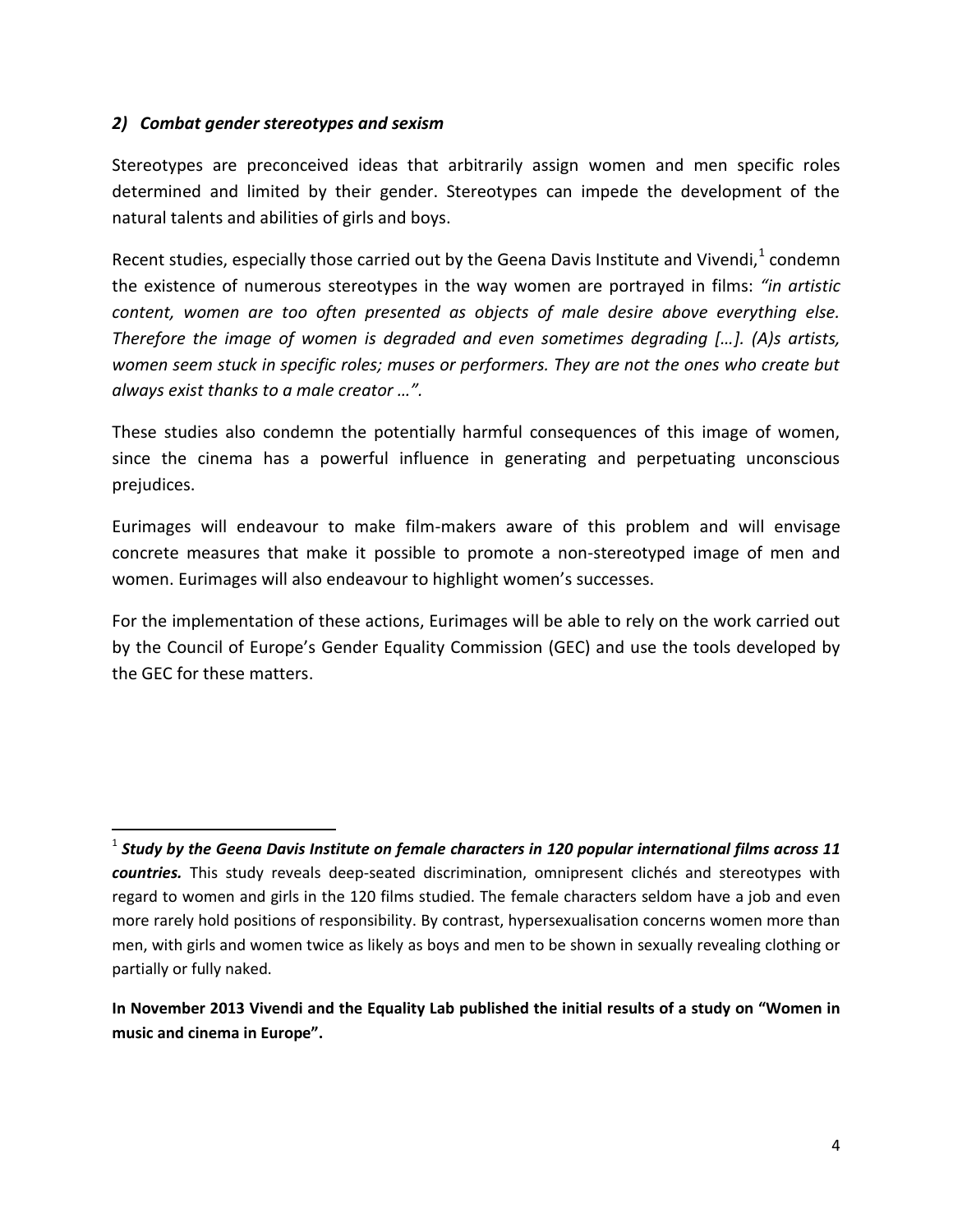#### *3) Prevent and combat violence against women*

This strategic objective refers to the Istanbul Convention, "Council of Europe Convention on preventing and combating violence against women and domestic violence".

This convention foresees, in its article 17, the "Participation of the private sector and the **media**", in these terms: "Parties shall encourage the private sector, the information and communication technology sector and the media, **with due respect for freedom of expression and their independence**, to participate in the elaboration and implementation of policies and to set guidelines and self-regulatory standards to prevent violence against women and to enhance respect for their dignity".

Violence against women is still widespread in the Fund's member states. Showing a degraded image of women in films, all too often submissive women or women turned into sexual objects, can only encourage this violence.

Eurimages will ensure that co-production projects in receipt of its support do not encourage violence. It will endeavour to raise film-makers' awareness of this *problem.*

#### **III - Implementation – Communication**

This strategy will be implemented under the responsibility of the Eurimages Board of Management by the **"Gender Equality Working Group"**, which is at the heart of this initiative.

This working group will ensure that the rules and principles laid down in the strategy are applied and that the Board of Management's decisions in matters of gender equality are acted upon.

It will submit a programme of activities to the Board of Management for approval, along with any related budget estimate, as well as an activity report and an assessment of the results.

It will also submit to the Board of Management a communication plan with the aim of ensuring the visibility of the strategy among institutions, professionals and civil society and will propose measures to raise film-makers' awareness of the need to comply with the principles and objectives laid down in the Eurimages strategy for gender equality in the European film industry.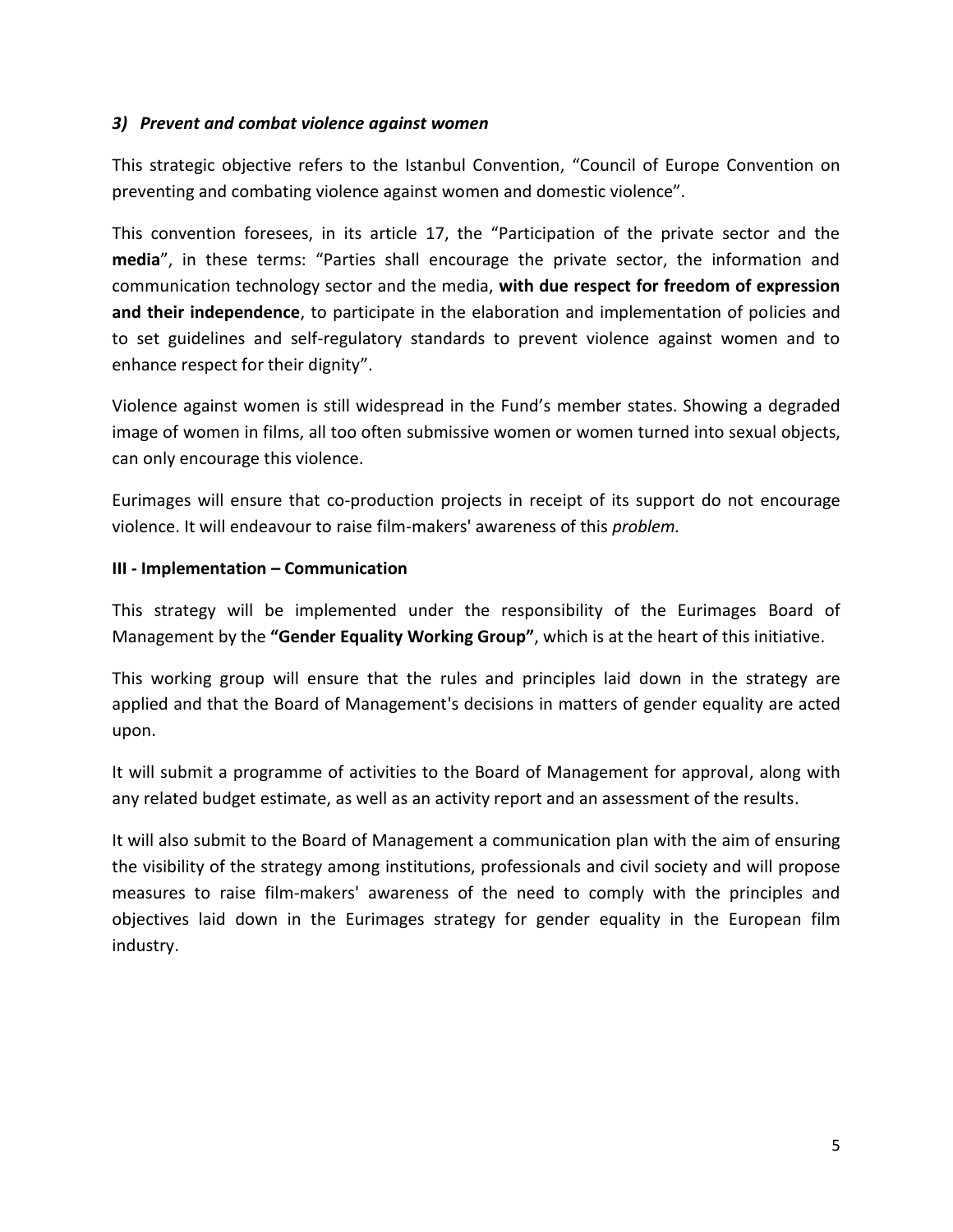#### **IV – Partnerships**

Several national funds or institutes have adopted gender equality strategies and action plans and a number of professional associations have been set up to defend and promote the role of women in the film industry.

This provides a sound basis for the establishment of partnerships or institutionalised cooperation enabling the identification of opportunities for joint action, complementarity and synergy.

Eurimages will endeavour to work with other national or regional organisations and will also strive to involve and mobilise civil society organisations, building on their experience and specialist knowledge.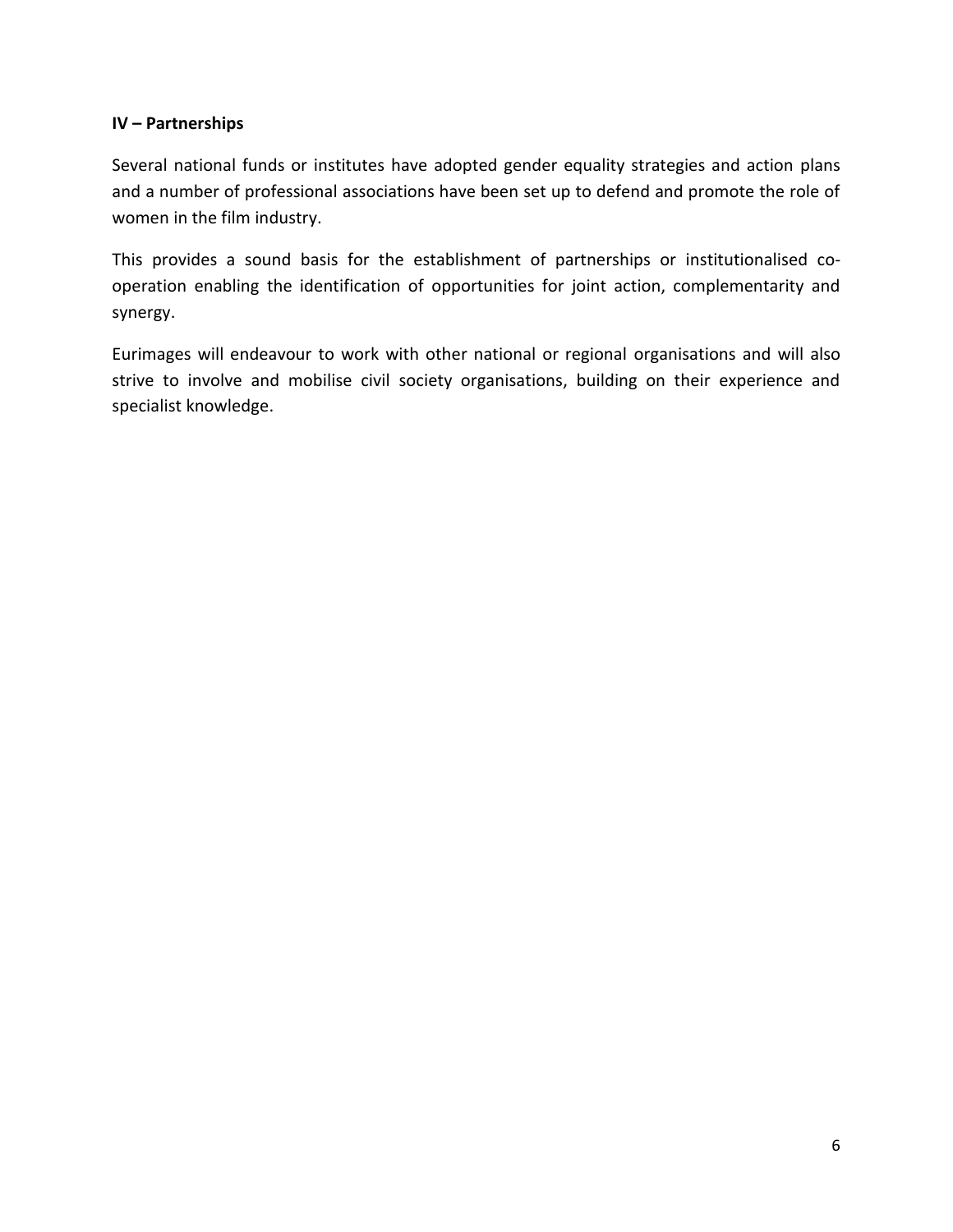# **APPENDIX I – DESCRIPTION OF THE DATA COLLECTION SYSTEM, LIST OF MONITORING INDICATORS AND LIST OF RESULTS**

## *1. Data collection system*

Since early 2014 Eurimages has had a comprehensive data collection system that enables the gender of co-production projects and screenplays to be determined. Since 2013 film production budget data have also been entered in the Coeurimages database. These budgets are also analysed from a "gender" standpoint.

# *a) The "gender of a co-production project"*

The project gender is determined using information (man/woman) supplied by producers on a sheet forming part of the application form and listing the main job roles in each film production project for which an application for Eurimages support is made.

The total number of men and women participating in each project makes it possible to determine whether a project is **female** (60% or more of the job roles are held by women), **male** (60% or more are held by men) or **balanced** (when the distribution of the roles among men and women is between **40 and 60%**)**.**

NB: The vast majority of eligible projects in 2014 were male (nearly 80%), whereas the proportion of female projects was less than 5%.

| Gender | <b>Projects</b><br><b>Percentages</b> |        |  |
|--------|---------------------------------------|--------|--|
| Female |                                       | 4,7%   |  |
| Male   | 134                                   | 78,8%  |  |
| Parity | 28                                    | 16,5%  |  |
| Total  | 170                                   | 100,0% |  |

An analysis of project gender by film type shows that female projects are more numerous in the case of **documentaries (13.33%)** and **animation films (25%),** whereas in the case of **fiction** they make up only **3.31%** of eligible projects.

An overall analysis of these data makes it possible to calculate women's presence in each job role for all the projects submitted to Eurimages. The analysis below shows that, for the **151 eligible fiction projects** received in 2014, women's participation stood at **28%** for **production**, **21%** for **direction** and **25%** for all job roles.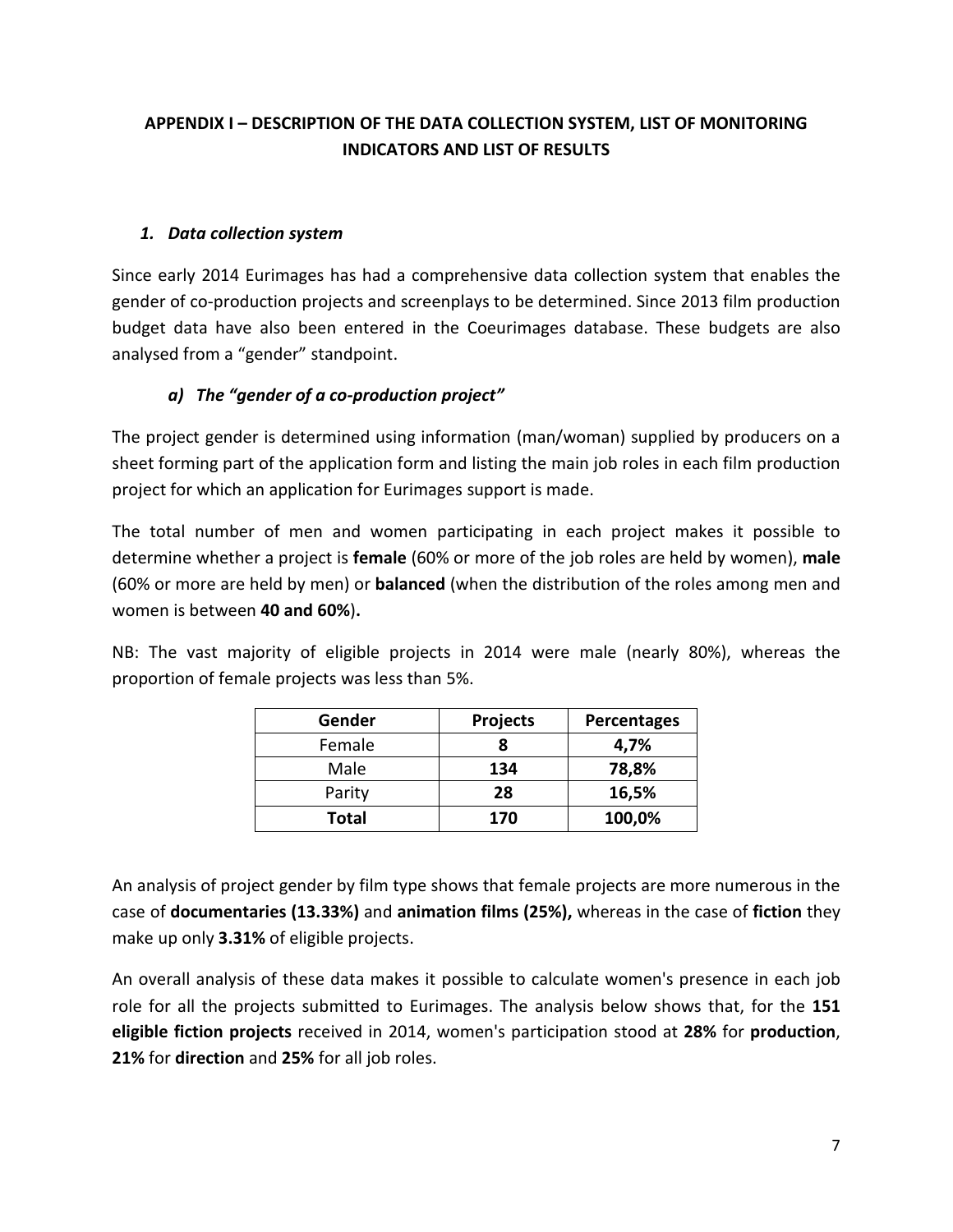| <b>GENDER OF ELIGIBLE PROJECTS</b><br>2014 | <b>NUMBER OF MEN</b> |        | <b>NUMBER OF WOMEN</b> | <b>TOTAL</b> |                |
|--------------------------------------------|----------------------|--------|------------------------|--------------|----------------|
| <b>FICTION</b>                             | <b>Total</b>         | % Men  | <b>Total</b>           | % Women      | Men &<br>Women |
| Volume of projects                         | 151                  |        | 151                    |              | 151            |
| <b>Total producers</b>                     | 259                  | 71,55% | 103                    | 28,45%       | 362            |
| Director                                   | 119                  | 78,81% | 32                     | 21,19%       | 151            |
| Scriptwriter                               | 114                  | 75,50% | 37                     | 24,50%       | 151            |
| 1st role                                   | 92                   | 61,33% | 58                     | 38,67%       | 150            |
| 2nd role                                   | 91                   | 63,19% | 53                     | 36,81%       | 144            |
| 3rd role                                   | 76                   | 60,32% | 50                     | 39,68%       | 126            |
| Cameraman/Image                            | 136                  | 90,07% | 15                     | 9,93%        | 151            |
| Editor                                     | 89                   | 61,81% | 55                     | 38,19%       | 144            |
| Researcher                                 | $\Omega$             | 0,00%  | $\mathbf{1}$           | 100,00%      | 1              |
| Composer                                   | 110                  | 93,22% | 8                      | 6,78%        | 118            |
| Sound engineer                             | 140                  | 97,22% | $\overline{4}$         | 2,78%        | 144            |
| <b>Total artistic&amp;technical list</b>   | 967                  | 75,55% | 313                    | 24,45%       | 1280           |
| <b>Totals</b>                              | 1226                 | 74,67% | 416                    | 25,33%       | 1642           |

NB: If all eligible projects (fiction, documentaries and animation) are considered, the overall results are almost identical: taking all the roles together, the proportion of women involved is 26%, compared with 74% for men.

## *b) The "gender of a screenplay"*

The gender of the screenplay is analysed using the **Bechdel test**. This test is applied only to fiction projects and under its female and male variants.

A work of fiction passes the Bechdel test (3 points) if the following three statements are true:

*female*: the work contains at least two identifiable and named female characters – 1 point – these two women talk to each other  $-1$  point  $$ they talk about something other than a man  $-1$  point;

*male*: the same questions applied to men.

l

The test results for the 151 fiction project applications received in 2014 were as follows:<sup>2</sup>

 $2$  Half points indicate differences between the script readers and show that, although clear instructions have been given to them, some degree of subjectivity subsists in the answers to the Bechdel test.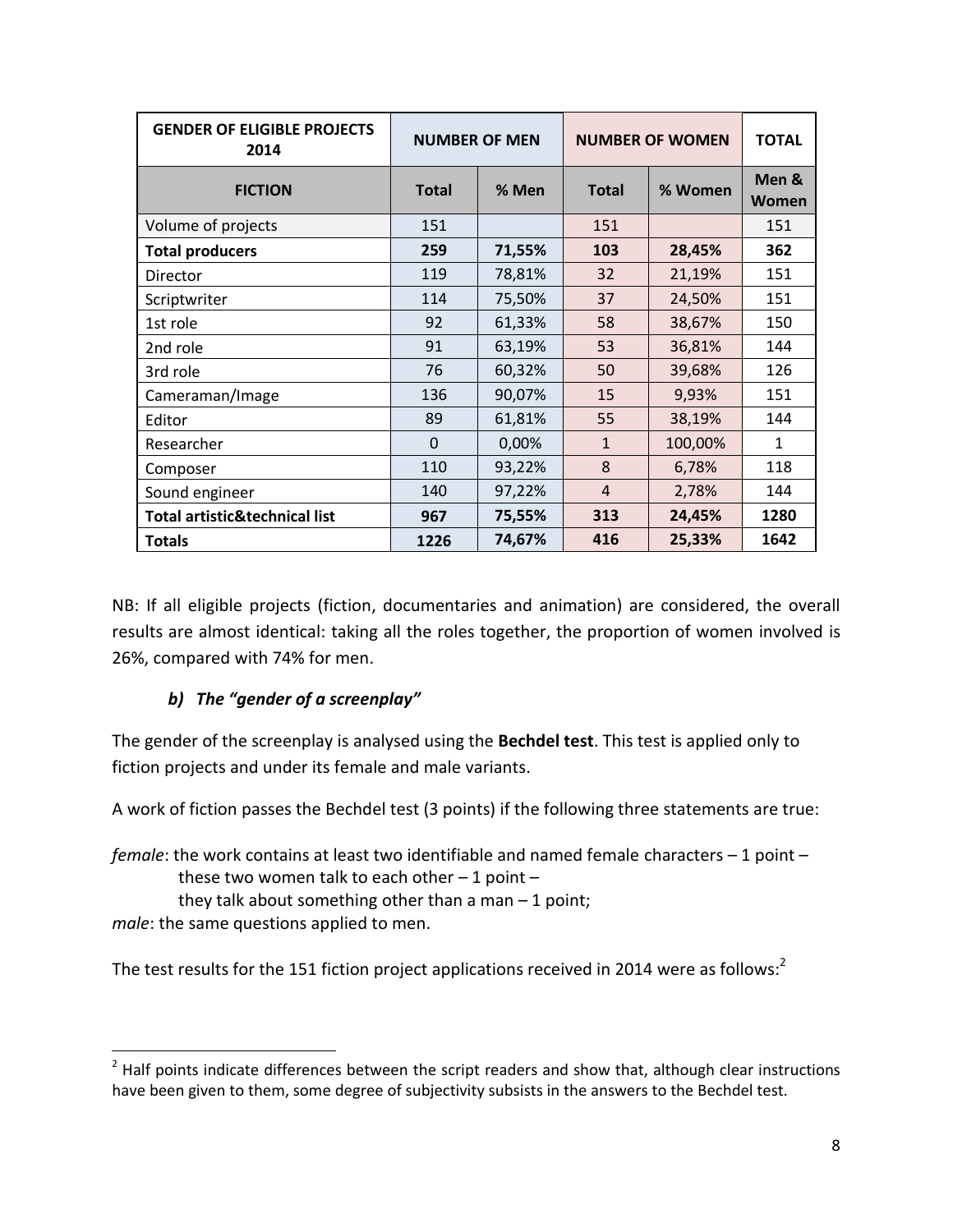|                                 | <b>Bechdel test</b> |     | Female |        |              | <b>Male</b> |        |
|---------------------------------|---------------------|-----|--------|--------|--------------|-------------|--------|
| <b>Fiction projects</b><br>2014 |                     | Val | %      | Cumul  | Val          | %           | Cumul  |
|                                 | 0                   | 10  | 6,6%   | 6,6%   | $\mathbf{1}$ | 0,7%        | 0,7%   |
| B                               | 0,5                 | 4   | 2,6%   | 9,2%   | $\mathbf{1}$ | 0,7%        | 1,4%   |
| Average readers A and           | 1                   | 37  | 24,5%  | 33,7%  | 7            | 4,6%        | 6,0%   |
|                                 | 1,5                 | 5   | 3,4%   | 37,1%  | 1            | 0,7%        | 6,7%   |
|                                 | $\mathbf{2}$        | 13  | 8,6%   | 45,7%  | 12           | 7,9%        | 14,6%  |
|                                 | 2,5                 | 11  | 7,3%   | 53,0%  | 6            | 3,9%        | 18,5%  |
|                                 | 3                   | 71  | 47,0%  | 100,0% | 123          | 81,5%       | 100,0% |
|                                 | <b>Total</b>        | 151 | 100,0% |        | 151          | 100,0%      |        |

NB: 47% of fiction projects passed the female test (3 points) compared with 81.5% for the male test.

The figures show that men are much more present in fiction films than women and that they are given a more active and diversified role.

By cross-tabulating the two sets of data (Bechdel test and project gender), the following results are obtained:

| <b>Bechdel test</b> | <b>Female and</b><br>parity<br>projects<br><b>Female test</b> | <b>Female and</b><br>parity<br>projects<br><b>Male test</b> | Male<br>projects<br><b>Female test</b> | <b>Male</b><br>projects<br><b>Female test</b> | <b>Total</b> |
|---------------------|---------------------------------------------------------------|-------------------------------------------------------------|----------------------------------------|-----------------------------------------------|--------------|
| $0 - 0,5$           | 3,4%                                                          | 0%                                                          | 11%                                    | 1,6%                                          | 5,3%         |
| $1 - 1,5$           | 10%                                                           | 13,8%                                                       | 32%                                    | 3,3%                                          | 16,6%        |
| $2 - 2,5$           | 17,2%                                                         | 20,7%                                                       | 16%                                    | 9,8%                                          | 13,9%        |
| 3                   | 69%                                                           | 65,5%                                                       | 42%                                    | 85,2%                                         | 64,2%        |

NB: 69% of the female and balanced projects pass the female Bechdel test, compared with 42% for the male projects. Male projects obtain the best score for the male test (85.2%). However, the female and balanced projects also have a high score for the male test (65.5%).

These figures show that female characters are more present and more active in female projects than in male projects. They also show that male characters have a more important role in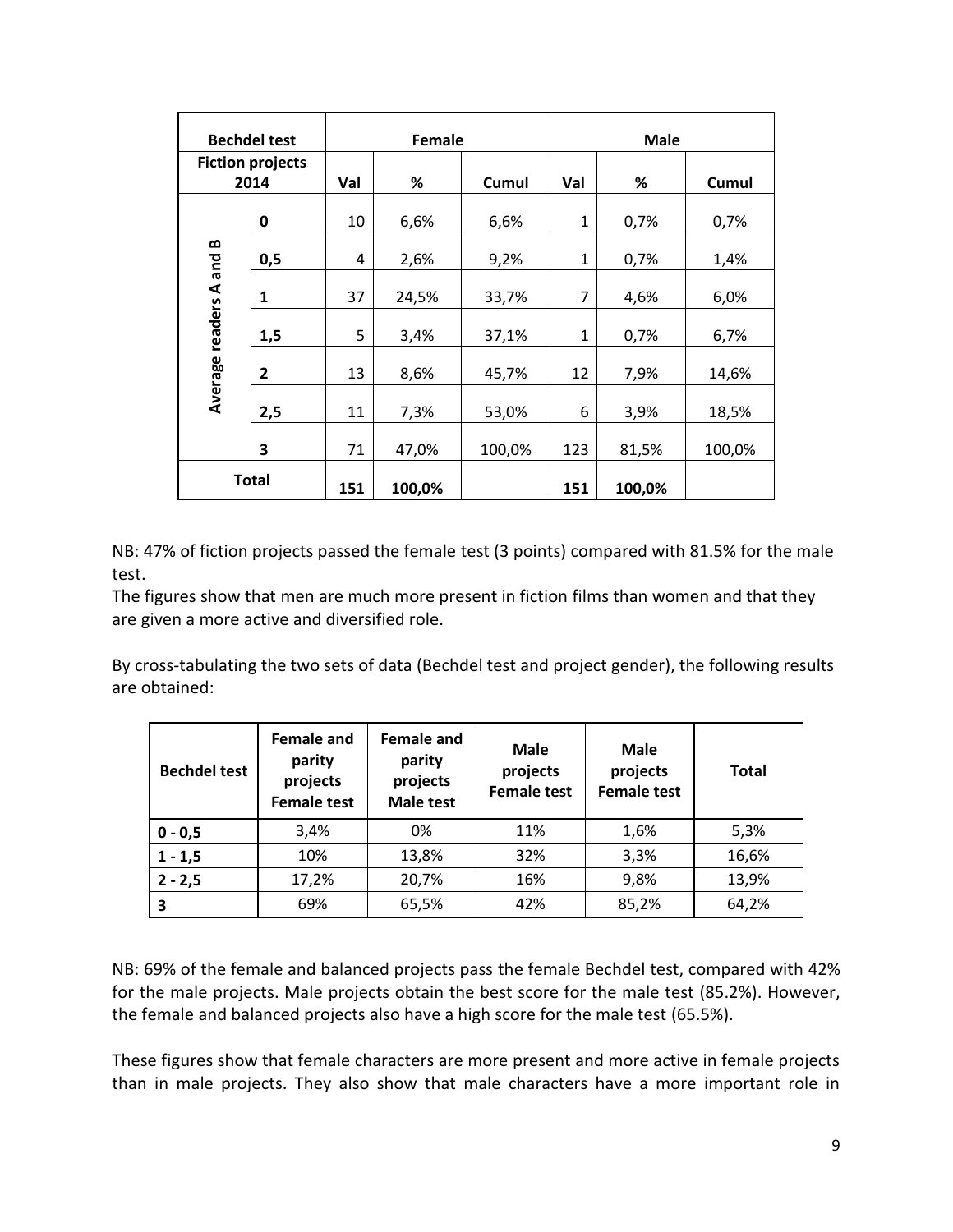female projects (86.20% of projects obtain at least 2 points), whereas in male projects the female characters who obtain at least 2 points make up only 58%.

# *c) Co-production budgets*

In 2013 and 2014 film production budget data were entered in the Cœurimages database on the basis of a predefined budgetary framework, so as to permit comparisons.

Budgets of 250 **eligible fiction film** projects, analysed according to the director's gender:

| <b>FICTION</b><br><b>PROJECTS</b> | <b>Total projets</b> | <b>Male</b><br>projects | <b>Female</b><br>projects | <b>Mixed</b><br>projects |
|-----------------------------------|----------------------|-------------------------|---------------------------|--------------------------|
| No. of films                      | 250                  | 200                     | 48                        | $\overline{2}$           |
| %                                 | 100%                 | 80,0%                   | 19,2%                     | 0,8%                     |
| Average budget                    | 3 440 273 €          | 3 571 735 €             | 2 945 896 €               | 2 218 908€               |
| <b>Minimum budget</b>             | 435 454 €            | 435 454 €               | 585 503€                  | 2 120 000 €              |
| <b>Median budget</b>              | 2 366 756 €          | 2 450 700 €             | 2 128 336 €               |                          |
| <b>Maximum budget</b>             | 20 364 770 €         | 20 364 770 €            | 10 539 918 €              | 2 317 817 €              |

NB: The percentage of projects directed by women is 19%. The gap between the average budgets of films directed by men and the average budgets of films directed by women is significant (1.21 times higher).

The same analysis applied only to **projects supported** shows a larger gap (1.57) in favour of "male" films, and the percentage of women directors falls to **18%.**

## **2** *Monitoring indicators and results*

- a) Indicators measuring the degree of gender equality (applied to all eligible projects):
	- Project gender: number and percentage of women and men per project,
	- Selection rate (female projects and male projects),
	- Support rate (female projects and male projects),
	- Film budgets (female projects and male projects),
	- Support granted (female projects and male projects), in amounts and as a percentage of the budget,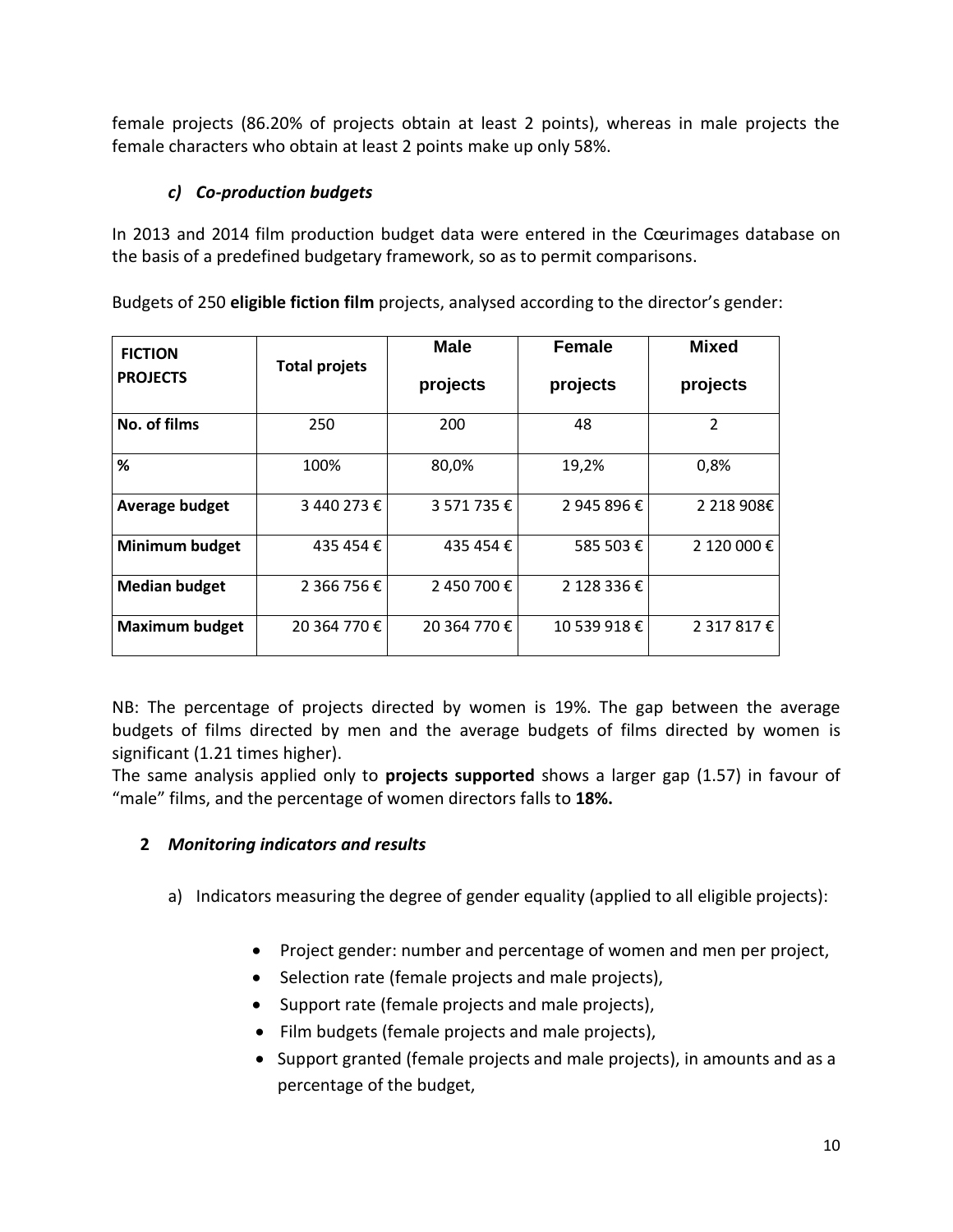- Salaries of men and women in the positions of producer and director.
- b) Content indicators measuring the representation and role of women on screen (fiction projects only):
	- Bechdel test applied under the female and male variants
	- Leading role: percentage of women and men
	- Second and third roles: percentage of women and men
	- Occupations and responsibilities of the main character (women and men),
	- Age of the main character (women and men),
	- Detection of stereotypes, clichés, nudity (women and men).

#### *Annual scoreboard*

Table showing trends in the indicators and facilitating an analysis of the results. A snapshot of the situation at a given moment and trends in the figures over time make it possible to assess the situation and take steps to improve it.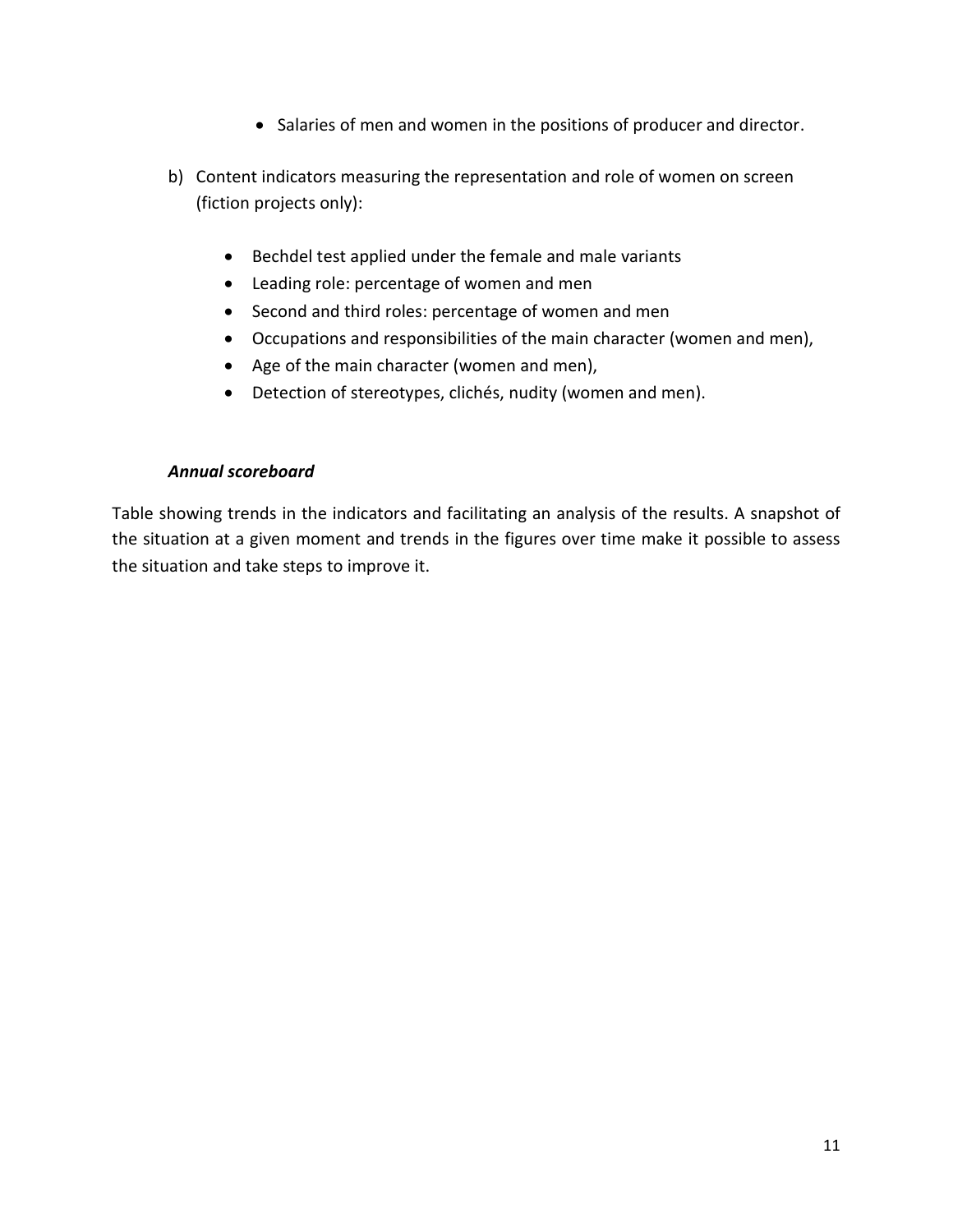| APPENDIX 2: EURIMAGES STRATEGY FOR EQUALITY BETWEEN MEN AND WOMEN IN EUROPEAN CINEMA |                                                                                                                                                                                               |                                                                                                                                                                                        |                                                                                             |                                                                                                  |  |  |  |
|--------------------------------------------------------------------------------------|-----------------------------------------------------------------------------------------------------------------------------------------------------------------------------------------------|----------------------------------------------------------------------------------------------------------------------------------------------------------------------------------------|---------------------------------------------------------------------------------------------|--------------------------------------------------------------------------------------------------|--|--|--|
| <b>ACTION PLAN 2016 / 2017</b>                                                       |                                                                                                                                                                                               |                                                                                                                                                                                        |                                                                                             |                                                                                                  |  |  |  |
| <b>Actions</b>                                                                       | Aims, expected results                                                                                                                                                                        | <b>Incentives</b>                                                                                                                                                                      | Means, tools, methods                                                                       | <b>Partners</b>                                                                                  |  |  |  |
| 1. Enumerate, study, analyse                                                         | Increase awareness of the place of women in the                                                                                                                                               | Adopt a strategy for equality of opportunity, follow<br>the results                                                                                                                    | System for information gathering<br>on gender in co-production<br>projects (see appendix 1) | Producers and professionals input<br>the information on the Eurimages<br>platform                |  |  |  |
| 1. Enumerate, study, analyse                                                         | cinematographic industry, in front of and behind the<br>camera                                                                                                                                | Identify future areas to study and propose<br>supplementary measures for reinforcing Eurimages<br>involvement in male/female equality, a fundamental<br>value of the Council of Europe | Follow-up, score-card, evaluation                                                           | Council of Europe, other international<br>organisations, NGOs, competent<br>national authorities |  |  |  |
|                                                                                      |                                                                                                                                                                                               |                                                                                                                                                                                        |                                                                                             |                                                                                                  |  |  |  |
|                                                                                      | Raise awareness on the issue of the status of women<br>2. Raise awareness, communicate in the cinema industry, as concerns both their on-<br>screen representation and professional situation | Continue to hold outreach meetings during the<br>sessions held in the different member States with<br>the aim of raising awareness in the countries<br>concerned                       | Outreach meachings, round tables,<br>Masterclasses and other events                         | National authorities of the host<br>countries                                                    |  |  |  |
|                                                                                      | 2. Raise awareness, communicate Facilitate the exchange of information                                                                                                                        | Participate in different conferences and discussions<br>organised on the subject. Publish studies, analyses<br>and evaluations carried out.                                            | Web page, press releases, "strategy<br>for equality" brochure, ethical                      | Festivals                                                                                        |  |  |  |
| 2. Raise awareness, communicate Disseminate good practices                           |                                                                                                                                                                                               | Identify, collect, publish good practices, measure the charter<br>benefits                                                                                                             |                                                                                             | National funds, NGOs                                                                             |  |  |  |
|                                                                                      |                                                                                                                                                                                               |                                                                                                                                                                                        |                                                                                             |                                                                                                  |  |  |  |
| 3. Act, improve                                                                      | Highlight the work of female filmmakers, celebrate<br>their work and achievements                                                                                                             | Encourage experienced directors/producers so that<br>they become role-models and inspire young women<br>in the film industry                                                           | Masterclass                                                                                 |                                                                                                  |  |  |  |
| 3. Act, improve                                                                      |                                                                                                                                                                                               | Support existing initiatives to help women in the<br>industry, for example, coaching, courses,<br>co-production summer schools, etc.                                                   |                                                                                             | <b>NGOs</b>                                                                                      |  |  |  |
| 3. Act, improve                                                                      | Advocate for more opportunities for women                                                                                                                                                     | Create a development award for a female<br>scriptwriter/director to be presented during a<br>festival                                                                                  | Financial support                                                                           | Festivals, work in progress                                                                      |  |  |  |
| 3. Act, improve                                                                      | Create greater visibility and recognition for female<br>filmmakers                                                                                                                            | Give an award to a female director                                                                                                                                                     | Financial support                                                                           | Festivals                                                                                        |  |  |  |
| 3. Act, improve                                                                      | Tackle the problem of the difficulty for female<br>directors in obtaining financing                                                                                                           | Analyse which measures could help to redress the<br>current imbalance whereby female directors are<br>attached to lower-budget films than their male<br>counterparts                   |                                                                                             | Insitutues and national funds,<br>professional associations, NGOs                                |  |  |  |